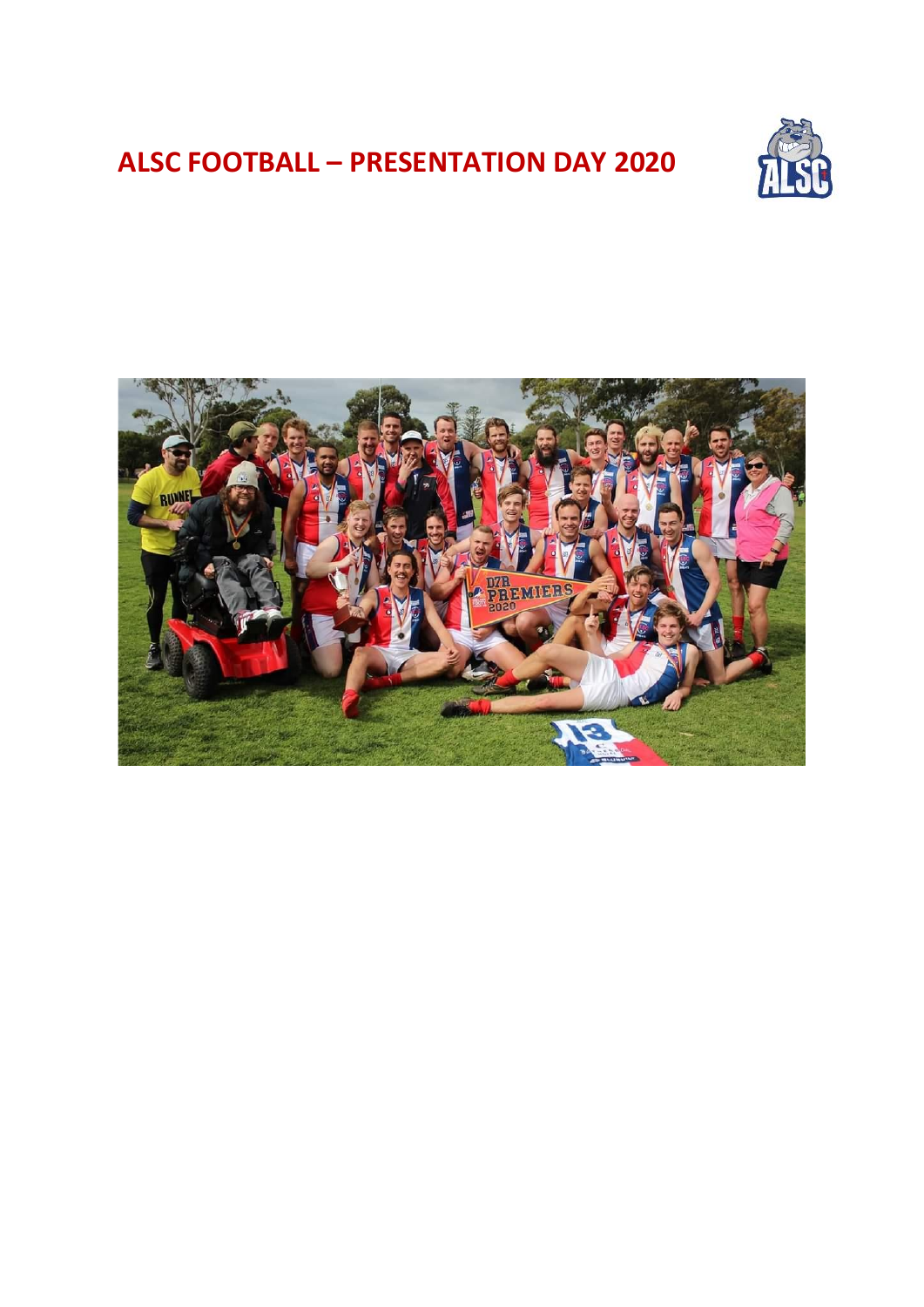# **ALSC FOOTBALL - TEAM STATISTICS 2020**



#### **A Grade**

| Coach:               | <b>Brock Gifford</b>     |
|----------------------|--------------------------|
| Captain:             | James Zubrinich          |
| <b>Team Manager:</b> | <b>Finn Borgas</b>       |
| <b>Runner:</b>       | Brendan Kupke            |
| <b>Division 7:</b>   | Finished 2 <sup>nd</sup> |

#### **Best and Fairest Votes:**

| 1              | 40 | Jack Davies        |
|----------------|----|--------------------|
| $\overline{2}$ | 38 | Tim Kidney         |
| 3              | 31 | Patrick Baker      |
| 4              | 26 | Callum Masters     |
| 5              | 23 | Jacob Stollznow    |
| 6              | 15 | Rowan Miegel       |
| 7              | 11 | Jacob Brown        |
|                | 11 | Damon Siviour      |
| q              | 9  | Thomas Kowald      |
|                | ٩  | <b>Tom Burgess</b> |

#### **Goals:**

| 25 | Daniel Burgess  |
|----|-----------------|
| 24 | Jacob Brown     |
| 21 | Jacob Stollznow |
| 17 | Rowan Miegel    |

#### **Games:**

| 13 | Jacob Stollznow |
|----|-----------------|
|    | Nicholas Lane   |
|    | .               |

- James Zubrinich
- 12 Daniel Matthews Patrick Baker
	-
	- Tim Kidney
	- Jack Davies

#### **Association Votes:**

- 12 Patrick Baker (3rd)
- 9 Jacob Stollznow (equal 4<sup>th</sup>)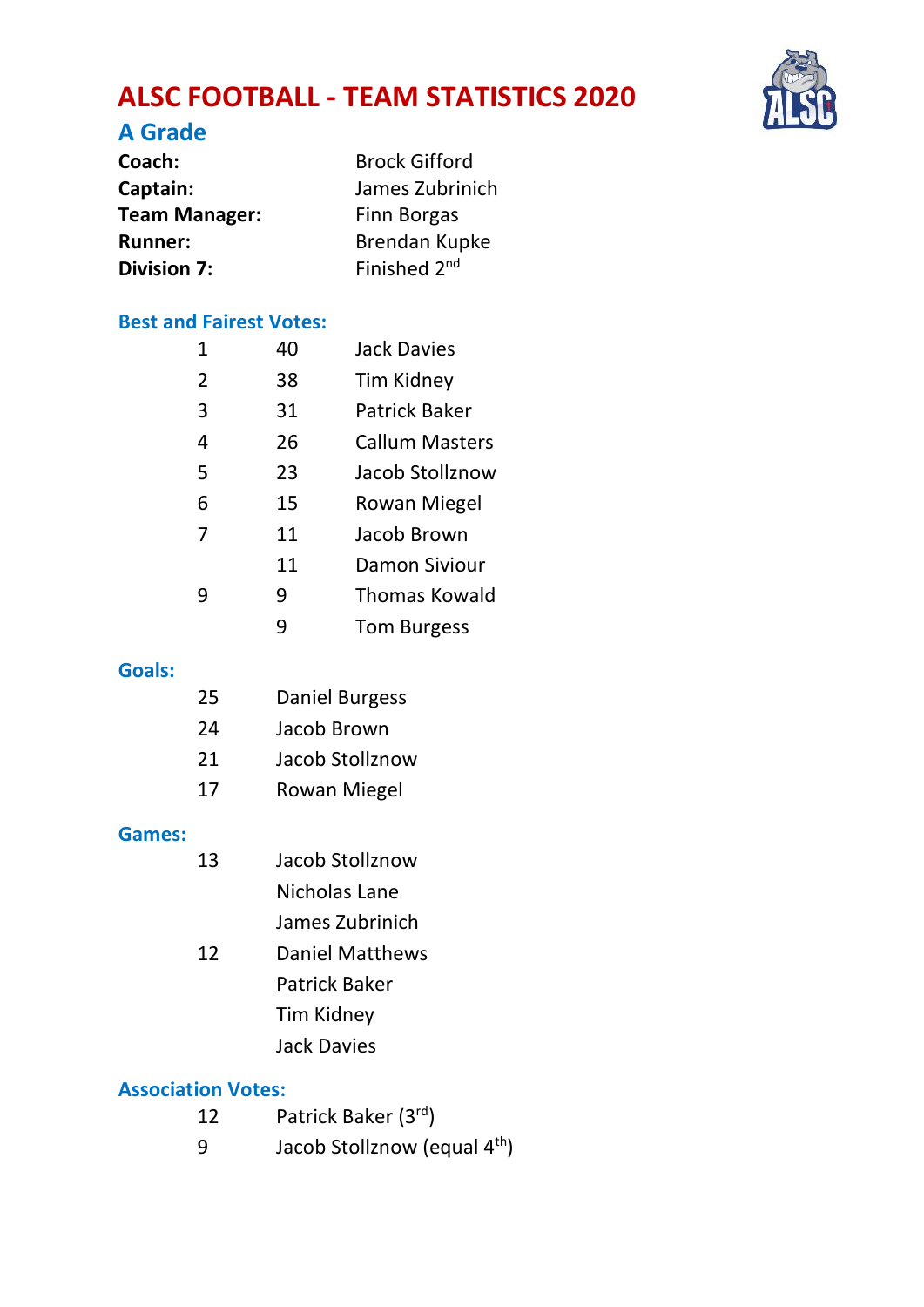# **ALSC FOOTBALL - TEAM STATISTICS 2020**



| Coach:                      | Joh Duffield    |
|-----------------------------|-----------------|
| Captain:                    | Joel Clarke     |
| <b>Team Manager:</b>        | Riley Blackwell |
| <b>Runner:</b>              | Trevor Jenke    |
| <b>Division 7 Reserves:</b> | Premiers        |

#### **Best and Fairest Votes:**

| 1              | 32 | James Johnston      |
|----------------|----|---------------------|
| $\overline{2}$ | 18 | Joel Clarke         |
| 3              | 16 | Daniel Minther      |
| 4              | 15 | Samuel Bromilow     |
|                |    | Gary Shuttleworth   |
|                |    | Luke Siviour        |
|                |    | Mathew Stancl       |
| 8              | 10 | <b>Todd Cyganov</b> |
|                | 10 | <b>Tobias Flett</b> |
|                | 10 | Mathew Koenig       |

#### **Goals:**

| 22 | Joel Clarke    |
|----|----------------|
|    | Mathew Stancl  |
| 19 | Patrick O'Neil |
| 12 | Grae Grant     |

#### **Games:**

13 Joel Clarke Mathew Stancl Hayden Scharnberg Brodie Miller Paul Kaesler-Smith

#### **Association Votes:**

- 10 Joel Clarke (equal 1<sup>st</sup>)
- 7 Mathew Stancl (equal 3rd)
	- Craig Bentley (equal 3rd)

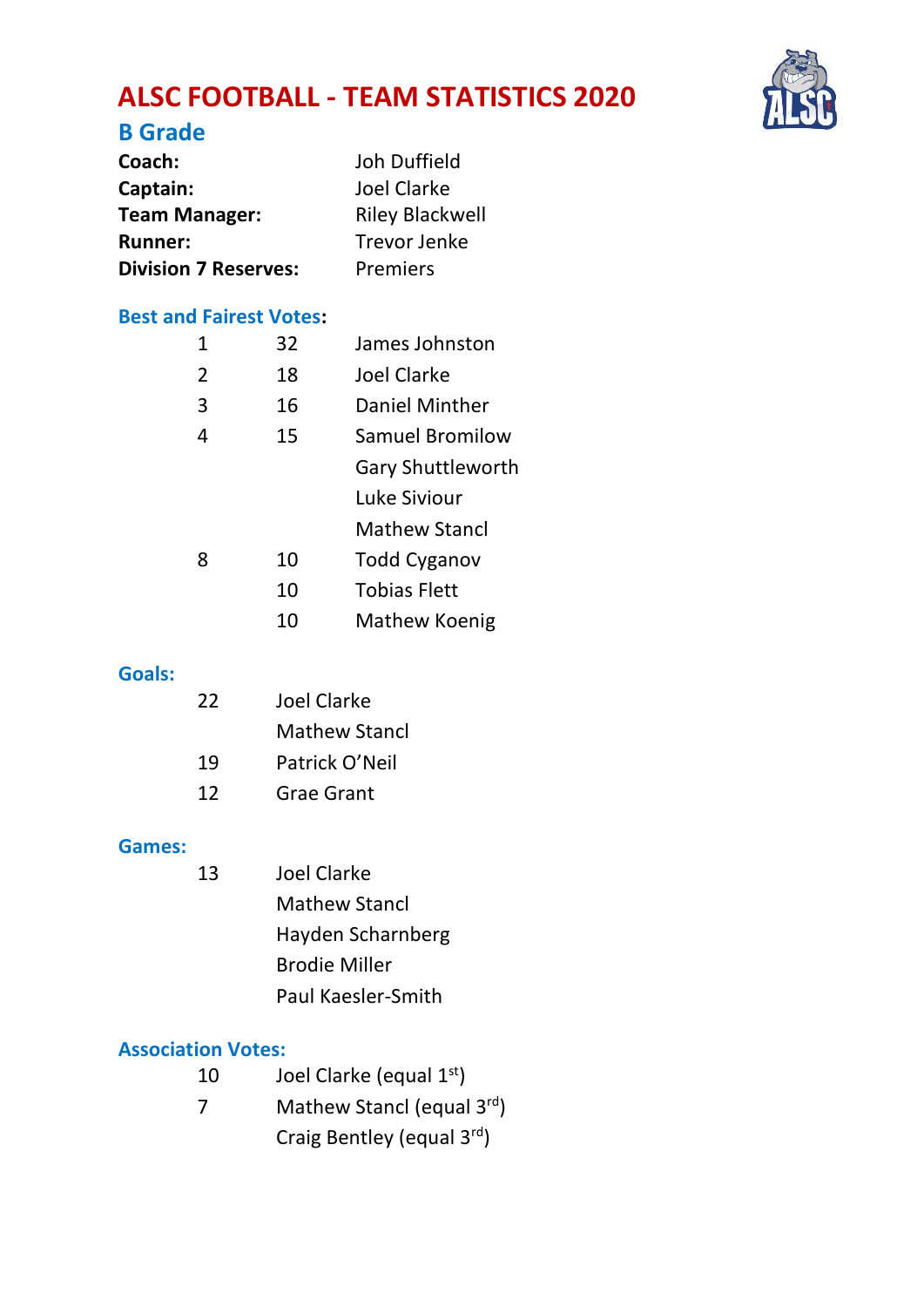# **ALSC FOOTBALL - TEAM STATISTICS 2020**



### **C Grade**

| Coach:              | Mick Emmett / Paul Henningsen                               |
|---------------------|-------------------------------------------------------------|
| Captain:            | Matt Verner / Andy Maraldo                                  |
| Team Manager:       | Matt Verner / Alex Rochow / Jesse Traeger / James Przibilla |
| <b>Runner:</b>      | Peter Taylor                                                |
| <b>Division C6:</b> | Finished 3rd                                                |

#### **Best and Fairest Votes:**

| 1             | 27 | <b>Craig Spencer</b> |
|---------------|----|----------------------|
| $\mathcal{P}$ | 20 | Ryan Williams        |
| 3             | 18 | Matthew Whitford     |
| 4             | 15 | Mark McFarlane       |
| 5             | 12 | David Hodges         |
| 6             | 11 | <b>Travis Miegel</b> |
|               |    | Darcy Nelson         |
| 8             | 10 | Keenan Dreckow       |
|               |    | Aden Miegel          |
| 10            | 9  | Jed Dobre            |
|               |    | Mathew Koenig        |
|               |    | Callum Rosenzweig    |

#### **Goals:**

| 36 | David Hodges        |
|----|---------------------|
| 12 | James Cartwright    |
| 11 | Jed Dobre           |
| 8  | Caleb Hoklas        |
| 8  | <b>Riley Mewett</b> |

#### **Games:** 12 Callum Rosenzweig Andy Maraldo Daniel Miegel

#### **Association Votes:**

13 Craig Spencer  $(1<sup>st</sup>)$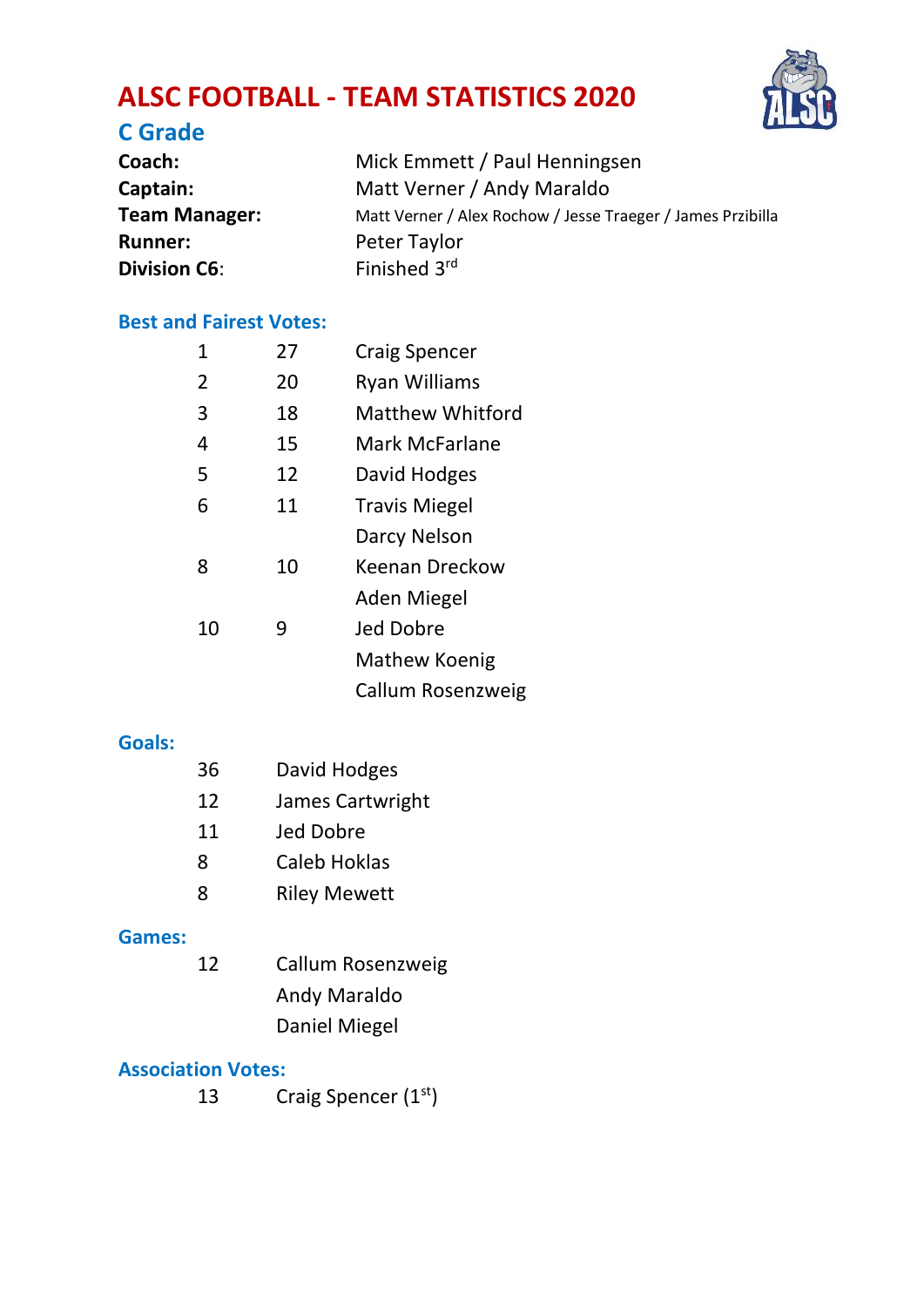## **ALSC FOOTBALL - MILESTONES 2020**



### **Milestones:**

| <b>50 Games</b> | <b>Round</b>        |
|-----------------|---------------------|
| Luke Siviour    | 3                   |
| Brodie Miller   | 5                   |
| Jacob Stollznow | 8                   |
| Lucas Brereton  | q                   |
| Patrick O'Neill | Semi Final          |
| Damon Siviour   | <b>Prelim Final</b> |

#### **100 Games Round**

| Justin Obst        | 6                   |
|--------------------|---------------------|
| Liam Boschen       | Semi Final          |
| Keenan Dreckow     | Semi Final          |
| Paul Kaesler-Smith | Semi Final          |
| Michael Menz       | Semi Final          |
| Callum Rosenzweig  | <b>Prelim Final</b> |

| <b>150 Games</b> | <b>Round</b> |
|------------------|--------------|
| Samuel Heavyside | 10           |

#### **Most Club Goals**

| David Hodges | 36 |
|--------------|----|
|--------------|----|

#### **Players Numbers for 2019:**

| <b>Total Players</b> | 96 (112 in 2019, 119 in 2018, 107 in 2017, 128 in 2016)                   |
|----------------------|---------------------------------------------------------------------------|
|                      | Total Players A Grade 35 (45 in 2019, 45 in 2018, 37 in 2017, 50 in 2016) |
|                      | Total Players B Grade 57 (62 in 2019, 59 in 2018, 53 in 2017, 64 in 2016) |
|                      | Total Players C Grade 47 (62 in 2019, 68 in 2018, 63 in 2017, 73 in 2016) |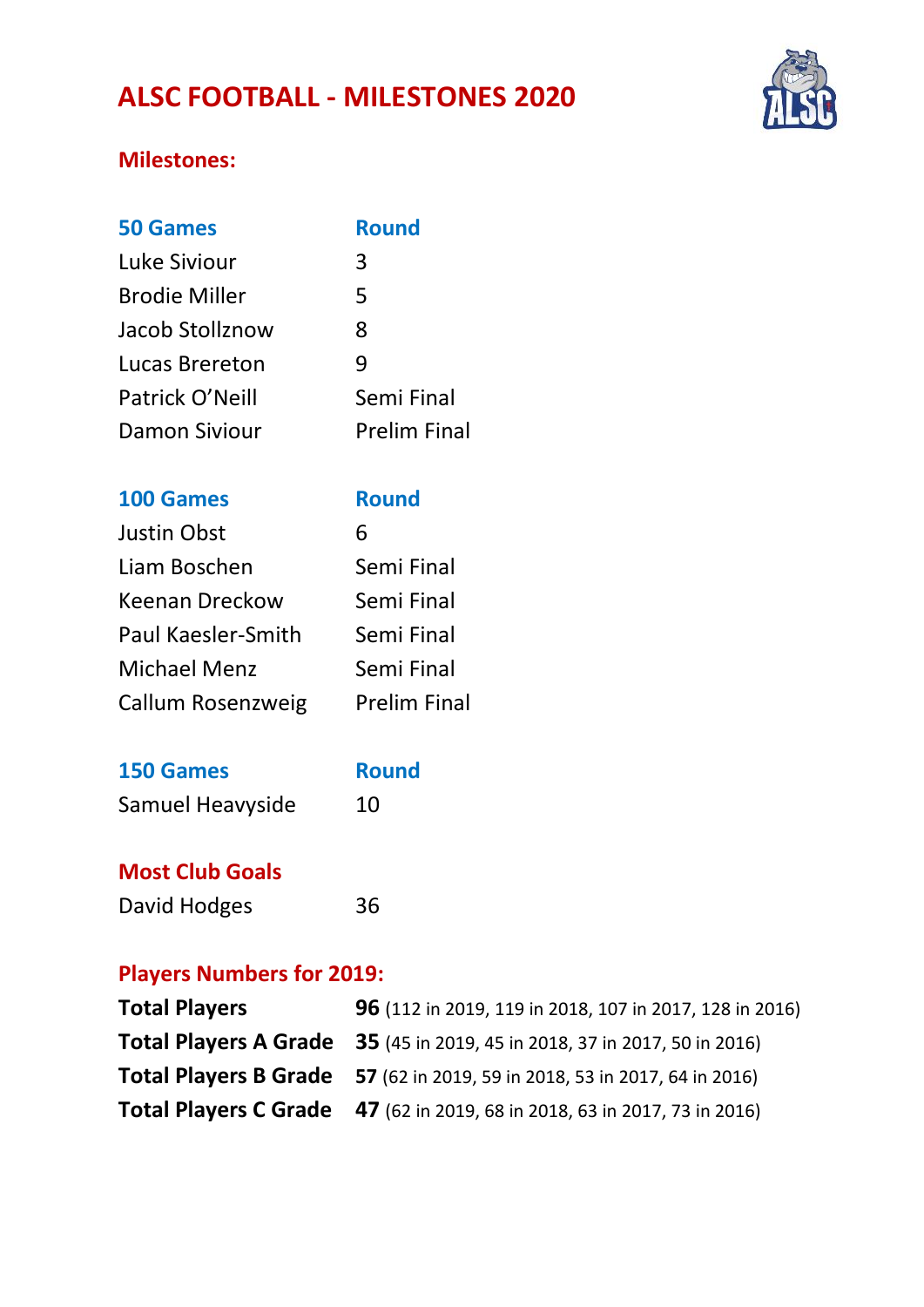

|                          |              | 2020           |                | <b>CLUB TOTAL</b> |              |                |              |
|--------------------------|--------------|----------------|----------------|-------------------|--------------|----------------|--------------|
| <b>NAME</b>              | <b>GRADE</b> | <b>GAMES</b>   | <b>GOALS</b>   | <b>VOTES</b>      | <b>GAMES</b> | <b>GOALS</b>   | <b>VOTES</b> |
| <b>BABOLKA, SCOTT</b>    | AB           | 12             | 2              | 14                | 133          | 45             | 97           |
| <b>BAILEY, THOMAS</b>    | В            | 1              | $\overline{1}$ | 6                 | 6            | 1              | 9            |
| <b>BAKER, PATRICK</b>    | A            | 12             | 6              | 31                | 12           | 6              | 31           |
| BENNETT, JASON           | AB           | 8              | 3              | 6                 | 8            | 3              | 6            |
| <b>BENTLEY, CRAIG</b>    | B            | 12             | $\overline{2}$ | 4                 | 124          | 32             | 185          |
| <b>BLACK, TYSON</b>      | Α            | $\overline{2}$ | 0              | 0                 | 23           | $\overline{2}$ | 2            |
| BORGAS, JEREMY           | A            | 11             | 0              | 5                 | 131          | 18             | 165          |
| <b>BOSCHEN, MITCHELL</b> | AB           | 13             | $\overline{2}$ | 5                 | 93           | 31             | 88           |
| <b>BOSCHEN, LIAM</b>     | ВC           | 5              | 0              | 0                 | 101          | 46             | 73           |
| <b>BRERETON, LUCAS</b>   | AB           | 10             | 3              | 1                 | 52           | 13             | 45           |
| <b>BRERETON, ELIJAH</b>  | AB           | $\overline{2}$ | $\overline{2}$ | 6                 | 56           | 20             | 67           |
| <b>BRITS, KYLE</b>       | C            | 6              | 0              | 3                 | 16           | 4              | 44           |
| <b>BROMILOW, SAMUEL</b>  | В            | $\overline{7}$ | $\overline{2}$ | 15                | 16           | $\overline{2}$ | 25           |
| <b>BROWN, JACOB</b>      | AB           | 12             | 29             | 14                | 25           | 64             | 62           |
| <b>BURGESS, DANIEL</b>   | AB           | 9              | 29             | 6                 | 23           | 68             | 16           |
| <b>BURGESS, TOM</b>      | AB           | 13             | 11             | 18                | 13           | 11             | 18           |
| BUSHAWAY, SAMUEL         | Α            | 11             | 1              | 3                 | 41           | 9              | 29           |
|                          |              |                |                |                   |              |                |              |
| CARTWRIGHT, JAMES        | C            | 11             | 12             | 0                 | 135          | 116            | 123          |
| CLARKE, JOEL             | В            | 13             | 22             | 18                | 89           | 165            | 219          |
| CYGANOV, TODD            | AB           | 13             | 10             | 10                | 26           | 17             | 15           |
|                          |              |                |                |                   |              |                |              |
| DAVIES, JACK             | A            | 12             | 1              | 40                | 12           | 1              | 40           |
| DIKKENBERG, JASON        | AC           | 13             | $\overline{7}$ | 10                | 27           | 9              | 33           |
| DOBRE, JED               | ВC           | 12             | 13             | 9                 | 29           | 22             | 19           |
| DRECKOW, KEENAN          | ВC           | 12             | 3              | 10                | 101          | 12             | 15           |
|                          |              |                |                |                   |              |                |              |
| EGAN, DAMIAN             | C            | 10             | 2              | 5                 | 44           | 9              | 27           |
| ELLIS, JARRAD            | В            | $\overline{2}$ | 3              | 0                 | 32           | 27             | 17           |
| ELMS, JOSIAH             | Α            | 10             | 8              | 4                 | 167          | 141            | 97           |
|                          |              |                |                |                   |              |                |              |
| FLETT, TOBIAS            | ВC           | 14             | $\overline{2}$ | 17                | 85           | 11             | 99           |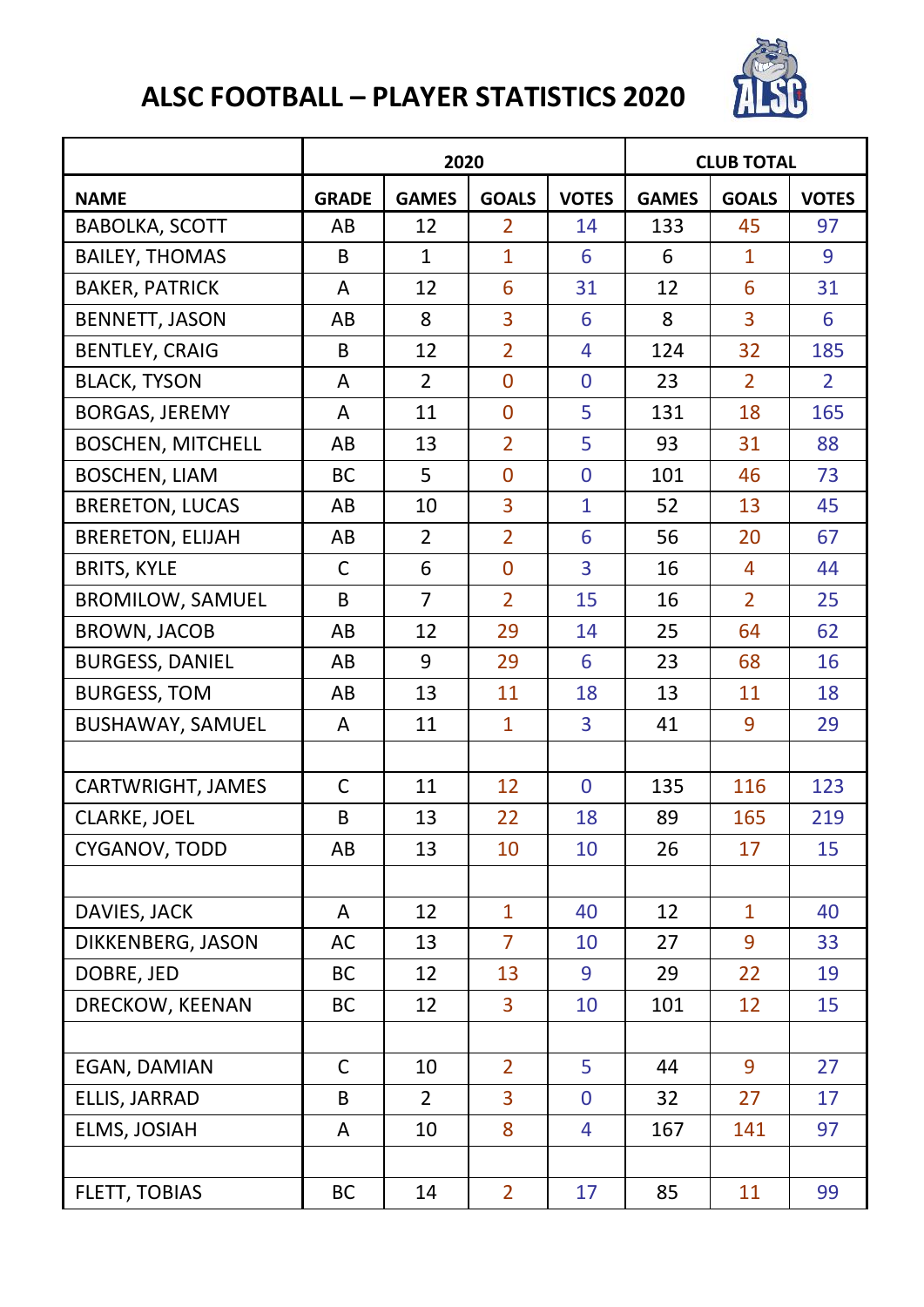

|                        |              | 2020           |                |              | <b>CLUB TOTAL</b> |              |              |  |
|------------------------|--------------|----------------|----------------|--------------|-------------------|--------------|--------------|--|
| <b>NAME</b>            | <b>GRADE</b> | <b>GAMES</b>   | <b>GOALS</b>   | <b>VOTES</b> | <b>GAMES</b>      | <b>GOALS</b> | <b>VOTES</b> |  |
|                        |              |                |                |              |                   |              |              |  |
| <b>GIFFORD, BROCK</b>  | C            | 4              | 0              | 0            | 4                 | 0            | 0            |  |
| <b>GOODALL, ASHLEY</b> | AB           | 6              | $\overline{7}$ | 5            | 78                | 105          | 158          |  |
| GRANT, GRAE            | ВC           | 5              | 14             | 4            | 5                 | 14           | 4            |  |
|                        |              |                |                |              |                   |              |              |  |
| HAYNES, TRISTAN        | ВC           | 12             | $\overline{2}$ | 8            | 50                | 5            | 17           |  |
| HEAVYSIDE, SAMUEL      | AB           | 13             | 14             | 4            | 153               | 56           | 115          |  |
| HENNINGSEN, PAUL       | C            | 9              | 0              | 0            | 33                | 1            | 16           |  |
| HODGES, DAVID          | C            | 8              | 36             | 12           | 124               | 474          | 236          |  |
| HOKLAS, CALEB          | C            | 7              | 8              | 7            | 143               | 245          | 167          |  |
|                        |              |                |                |              |                   |              |              |  |
| JENKINS, GREGORY       | C            | $\mathbf{1}$   | 0              | $\mathbf{0}$ | $\mathbf{1}$      | 0            | 0            |  |
| JOHNSTON, JAMES        | В            | 12             | 1              | 32           | 27                | 3            | 39           |  |
|                        |              |                |                |              |                   |              |              |  |
| KAESLER-SMITH, PAUL    | B            | 13             | 1              | 9            | 102               | 15           | 33           |  |
| KIDNEY, TIMOTHY        | A            | 12             | 5              | 38           | 12                | 5            | 38           |  |
| KIDNEY, JAMIESON       | В            | $\overline{2}$ | 0              | 0            | $\overline{2}$    | 0            | 0            |  |
| KOENIG, MATHEW         | ВC           | 6              | 4              | 19           | 122               | 66           | 143          |  |
| KOWALD, THOMAS         | A            | 11             | 4              | 9            | 135               | 227          | 201          |  |
| KUPKE, DANIEL          | $\mathsf{C}$ | 11             | $\mathbf{0}$   | 5            | 30                | 3            | 23           |  |
|                        |              |                |                |              |                   |              |              |  |
| LANE, NICHOLAS         | A            | 13             | 1              | $\mathbf{1}$ | 92                | 27           | 111          |  |
| LINES, JEFFREY         | ABC          | 12             | 8              | 13           | 26                | 38           | 55           |  |
|                        |              |                |                |              |                   |              |              |  |
| MACLEOD, CAMERON       | B            | 1              | $\Omega$       | $\mathbf{0}$ | 90                | 30           | 79           |  |
| MARALDO, ANDREW        | ВC           | 14             | $\mathbf{0}$   | 5            | 34                | 1            | 11           |  |
| MASTERS, CALLUM        | AB           | 11             | 8              | 32           | 11                | 8            | 32           |  |
| MATTHEWS, DANIEL       | AB           | 13             | 18             | 9            | 13                | 18           | 9            |  |
| MCFARLANE, MARK        | C            | 5              | $\overline{2}$ | 15           | 243               | 103          | 522          |  |
| MENZ, MICHAEL          | <b>BC</b>    | 11             | 1              | 4            | 102               | 77           | 52           |  |
| MEWETT, RILEY          | ВC           | 12             | 8              | 0            | 48                | 27           | 14           |  |
| MIEGEL, DANIEL         | C            | 12             | 0              | 0            | 12                | 0            | 0            |  |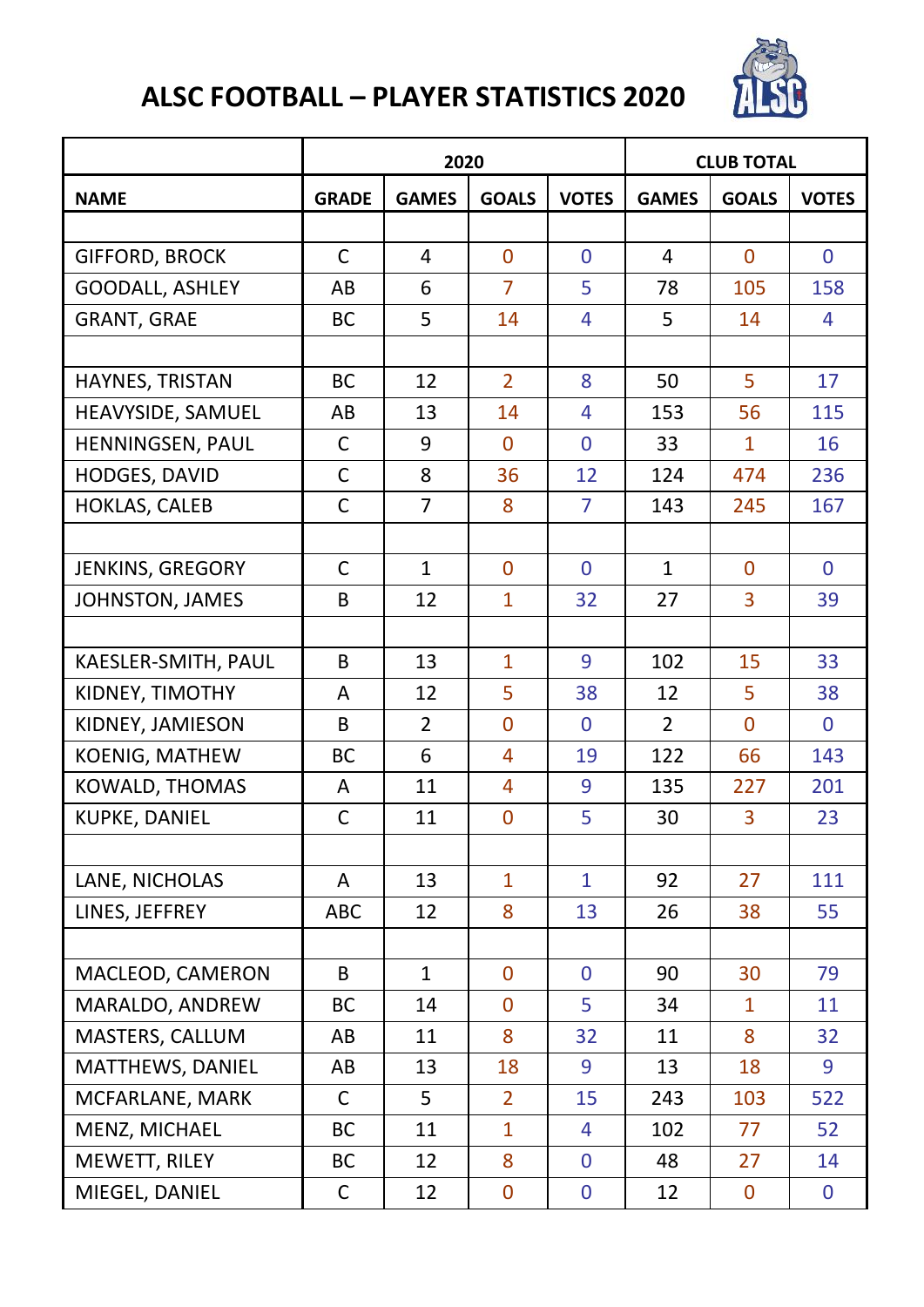

|                    |              | 2020           |                | <b>CLUB TOTAL</b> |              |                |                |
|--------------------|--------------|----------------|----------------|-------------------|--------------|----------------|----------------|
| <b>NAME</b>        | <b>GRADE</b> | <b>GAMES</b>   | <b>GOALS</b>   | <b>VOTES</b>      | <b>GAMES</b> | <b>GOALS</b>   | <b>VOTES</b>   |
| MIEGEL, TRAVIS     | BС           | 10             | 0              | 11                | 10           | 0              | 11             |
| MIEGEL, ROWAN      | Α            | 7              | 17             | 15                | 96           | 250            | 215            |
| MIEGEL, ADEN       | $\mathsf{C}$ | 10             | 5              | 10                | 246          | 140            | 349            |
| MILLER, NATHANIEL  | B            | $\mathbf{1}$   | $\mathbf 0$    | 0                 | 1            | 0              | 0              |
| MILLER, WAYLON     | AB           | 12             | 21             | 0                 | 12           | 21             | 0              |
| MILLER, BRODIE     | B            | 13             | 1              | $\overline{0}$    | 58           | 12             | 13             |
| MINTHER, DANIEL    | BС           | 9              | $\overline{2}$ | 21                | 9            | 2              | 21             |
|                    |              |                |                |                   |              |                |                |
| NELSON, DARCY      | ВC           | 12             | 13             | 14                | 12           | 13             | 14             |
| NELSON, ISAAC      | B            | 10             | 3              | 8                 | 71           | 27             | 54             |
| NOLL, BENJAMIN     | AB           | 9              | 1              | 0                 | 266          | 146            | 220            |
|                    |              |                |                |                   |              |                |                |
| O'NEILL, PATRICK   | AB           | 13             | 20             | 5                 | 52           | 57             | 42             |
| OBST, JUSTIN       | C            | 8              | $\mathbf{1}$   | 0                 | 103          | 14             | 7              |
|                    |              |                |                |                   |              |                |                |
| PRESSLER, KAI      | C            | 1              | $\mathbf 0$    | $\mathbf 0$       | 1            | 0              | 0              |
| PRZIBILLA, JAMES   | C            | 7              | 0              | 1                 | 27           | 1              | 6              |
|                    |              |                |                |                   |              |                |                |
| RICHARDSON, MARK   | B            | 11             | 1              | 6                 | 280          | 20             | 371            |
| ROCHOW, ALEX       | C            | 9              | 0              | 0                 | 9            | 0              | 0              |
| ROSENZWEIG, ARLEN  | C            | $\mathbf{1}$   | 0              | 0                 | 54           | 8              | 27             |
| ROSENZWEIG, CALLUM | C            | 12             | $\overline{2}$ | 9                 | 100          | $\overline{2}$ | 15             |
|                    |              |                |                |                   |              |                |                |
| SAMPSON, MICHAEL   | C            | 11             | 0              | 6                 | 32           | 3              | 8              |
| SCHARNBERG, HAYDEN | B            | 13             | $\overline{2}$ | 5                 | 125          | 12             | 77             |
| SCHEER, JORDAN     | C            | 5              | 0              | 3                 | 64           | 4              | 51             |
| SEKAY, THOMAS      | AB           | 12             | 0              | 6                 | 64           | 2              | 27             |
| SENECA, AYRTON     | BC           | $\overline{7}$ | 5              | $\overline{2}$    | 26           | 29             | 3              |
| SHARRAD, LACHLAN   | ВC           | 13             | $\overline{2}$ | 7                 | 13           | $\overline{2}$ | $\overline{7}$ |
| SHUTTLEWORTH, GARY | B            | 6              | $\overline{1}$ | 15                | 23           | 13             | 37             |
| SIVIOUR, DAMON     | AB           | 13             | 12             | 17                | 51           | 27             | 41             |
| SIVIOUR, LUKE      | В            | 12             | 3              | 15                | 59           | 23             | 42             |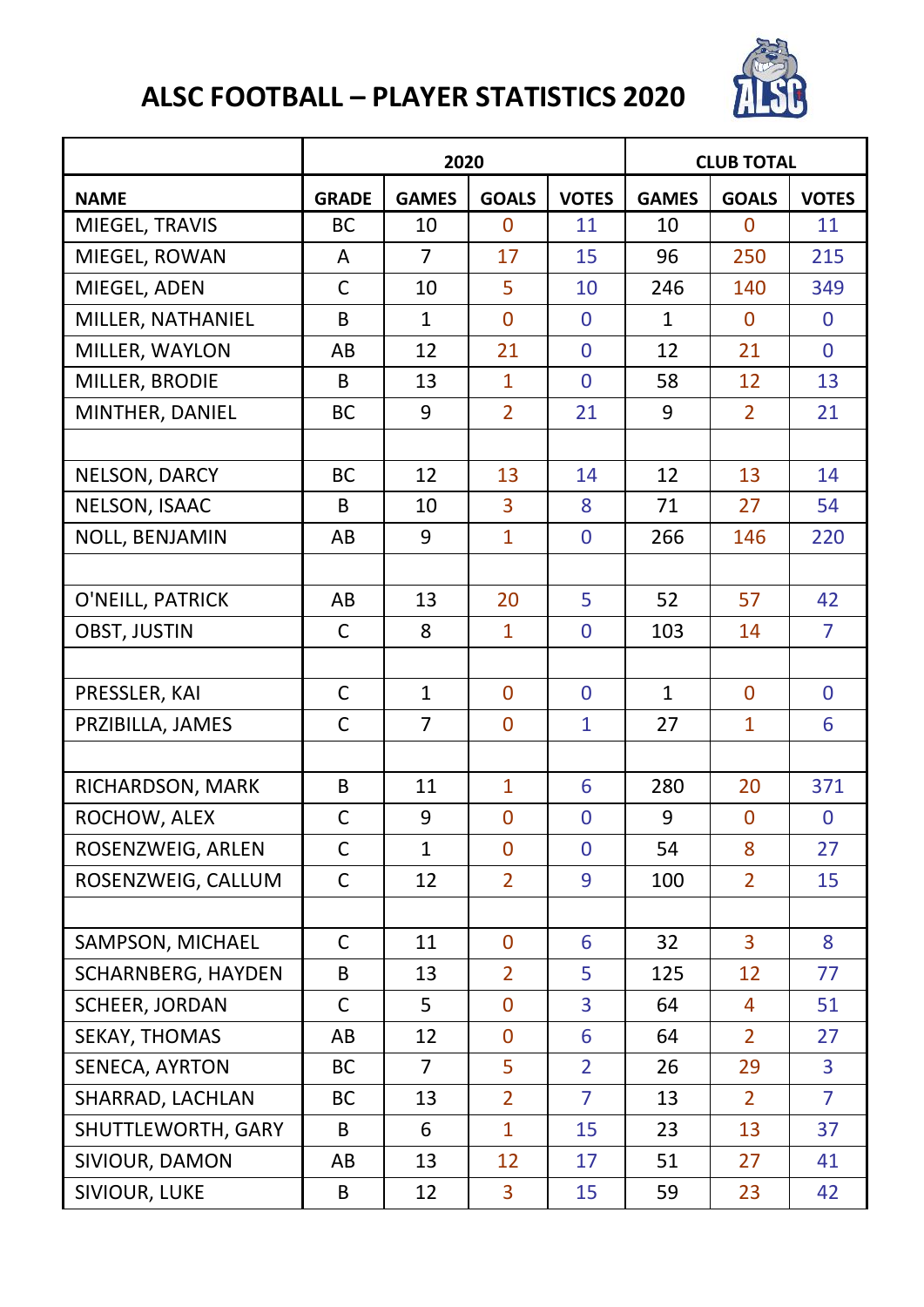

|                        |              | 2020         |              |                | <b>CLUB TOTAL</b> |                |              |  |
|------------------------|--------------|--------------|--------------|----------------|-------------------|----------------|--------------|--|
| <b>NAME</b>            | <b>GRADE</b> | <b>GAMES</b> | <b>GOALS</b> | <b>VOTES</b>   | <b>GAMES</b>      | <b>GOALS</b>   | <b>VOTES</b> |  |
| SIVIOUR, GLENN         | AB           | 9            | $\Omega$     | 3              | 61                | 13             | 57           |  |
| SMITH, MATTHEW         | ВC           | 3            | 4            | $\Omega$       | 3                 | 4              | $\Omega$     |  |
| SPENCER, CRAIG         | ВC           | 13           | 4            | 27             | 43                | 19             | 41           |  |
| STANCL, MATHEW         | <sub>B</sub> | 13           | 22           | 15             | 183               | 319            | 407          |  |
| STOLLZNOW, JACOB       | A            | 13           | 21           | 23             | 55                | 65             | 83           |  |
| STONE, ADAM            | A            | 9            | 4            | 4              | 22                | 9              | 15           |  |
|                        |              |              |              |                |                   |                |              |  |
| TRAEGER, JESSE         | C            | 9            | $\mathbf{1}$ | 4              | 29                | $\mathcal{P}$  | 14           |  |
|                        |              |              |              |                |                   |                |              |  |
| <b>VERNER, MATTHEW</b> | $\mathsf{C}$ | 3            | $\Omega$     | $\Omega$       | 59                | $\mathbf{1}$   | 6            |  |
|                        |              |              |              |                |                   |                |              |  |
| <b>WALKER, ANTHONY</b> | C            | 5            | $\Omega$     | $\overline{3}$ | 145               | 16             | 78           |  |
| WALLACE, JAMES         | ВC           | 12           | $\mathbf{1}$ | 4              | 41                | $\mathfrak{p}$ | 4            |  |
| WESTBROOK, LACHLAN     | C            | 1            | $\Omega$     | $\Omega$       | 26                | 10             | 34           |  |
| WHITFORD, MATTHEW      | <b>ABC</b>   | 9            | $\mathbf{1}$ | 24             | 9                 | 1              | 24           |  |
| WILLIAMS, RYAN         | ВC           | 13           | $\mathbf{1}$ | 20             | 13                | 1              | 20           |  |
|                        |              |              |              |                |                   |                |              |  |
| ZHYLIKHOVSKYY, MATVIY  | $\mathsf{C}$ | 5            | $\Omega$     | $\Omega$       | 5                 | $\Omega$       | $\Omega$     |  |
| ZUBRINICH, JAMES       | A            | 13           | $\mathbf{1}$ | 4              | 74                | 9              | 56           |  |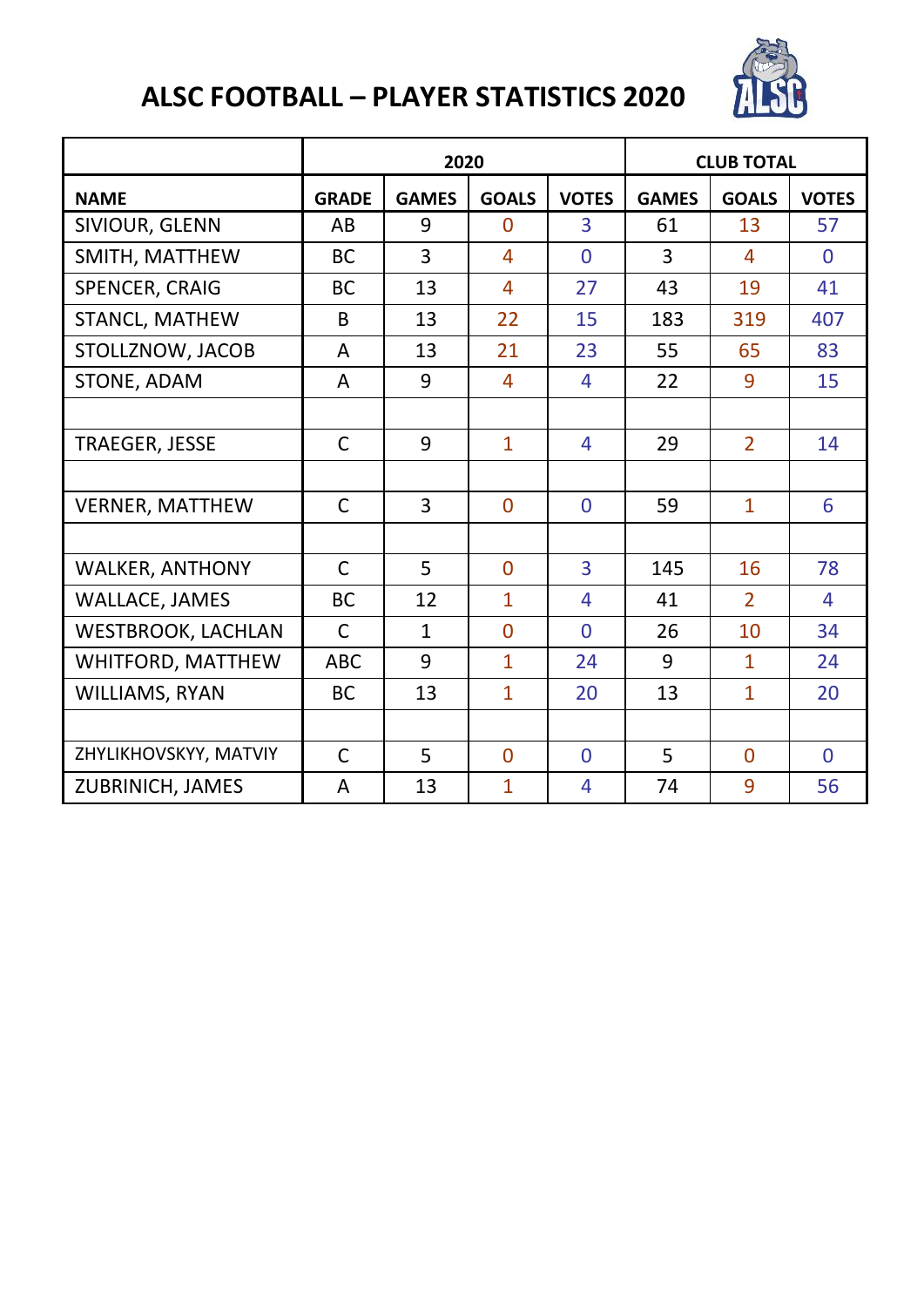# **ALSC FOOTBALL 2020 – TOP 30 CURRENT PLAYER STATSTICS**

|              | <b>BEST &amp; FAIREST VOTES</b> |     | <b>GAMES PLAYED</b> |                          |              |    | <b>GOALS KICKED</b>      |     |  |
|--------------|---------------------------------|-----|---------------------|--------------------------|--------------|----|--------------------------|-----|--|
| $\mathbf{1}$ | MCFARLANE, MARK                 | 522 | $\mathbf{1}$        | RICHARDSON, MARK         | 280 1        |    | HODGES, DAVID            | 474 |  |
| 2            | STANCL, MATHEW                  | 407 | 2                   | NOLL, BENJAMIN           | $266$   2    |    | STANCL, MATHEW           | 319 |  |
| 3            | RICHARDSON, MARK                | 371 | 3                   | MIEGEL, ADEN             | $246 \, 3$   |    | MIEGEL, ROWAN            | 250 |  |
| 4            | MIEGEL, ADEN                    | 349 | 4                   | MCFARLANE, MARK          | $243 \mid 4$ |    | HOKLAS, CALEB            | 245 |  |
| 5            | HODGES, DAVID                   | 236 | 5                   | STANCL, MATHEW           | $183$ 5      |    | KOWALD, THOMAS           | 227 |  |
| 6            | NOLL, BENJAMIN                  | 220 | 6                   | ELMS, JOSIAH             | $167$ 6      |    | CLARKE, JOEL             | 165 |  |
| 7            | CLARKE, JOEL                    | 219 | 7                   | HEAVYSIDE, SAMUEL        | $153 \mid 7$ |    | NOLL, BENJAMIN           | 146 |  |
| 8            | MIEGEL, ROWAN                   | 215 | 8                   | WALKER, ANTHONY          | $145 \, 8$   |    | ELMS, JOSIAH             | 141 |  |
| 9            | KOWALD, THOMAS                  | 201 | 9                   | HOKLAS, CALEB            | $143$ 9      |    | MIEGEL, ADEN             | 140 |  |
| 10           | <b>BENTLEY, CRAIG</b>           | 185 | 10                  | CARTWRIGHT, JAMES        | 135 10       |    | CARTWRIGHT, JAMES        | 116 |  |
| 11           | HOKLAS, CALEB                   | 167 | 11                  | KOWALD, THOMAS           | 135          | 11 | GOODALL, ASHLEY          | 105 |  |
| 12           | BORGAS, JEREMY                  | 165 | 12                  | <b>BABOLKA, SCOTT</b>    | 133          | 12 | MCFARLANE, MARK          | 103 |  |
| 13           | GOODALL, ASHLEY                 | 158 | 13                  | BORGAS, JEREMY           | 131          | 13 | MENZ, MICHAEL            | 77  |  |
| 14           | KOENIG, MATHEW                  | 143 | 14                  | SCHARNBERG, HAYDEN       | 125          | 14 | <b>BURGESS, DANIEL</b>   | 68  |  |
| 15           | CARTWRIGHT, JAMES               | 123 | 15                  | BENTLEY, CRAIG           | 124          | 15 | KOENIG, MATHEW           | 66  |  |
| 16           | HEAVYSIDE, SAMUEL               | 115 | 16                  | HODGES, DAVID            | 124          | 16 | STOLLZNOW, JACOB         | 65  |  |
| 17           | LANE, NICHOLAS                  | 111 | 17                  | KOENIG, MATHEW           | 122          | 17 | BROWN, JACOB             | 64  |  |
| 18           | FLETT, TOBIAS                   | 99  | 18                  | OBST, JUSTIN             | 103          | 18 | O'NEILL, PATRICK         | 57  |  |
| 19           | ELMS, JOSIAH                    | 97  | 19                  | KAESLER-SMITH, PAUL      | 102          | 19 | HEAVYSIDE, SAMUEL        | 56  |  |
| 20           | <b>BABOLKA, SCOTT</b>           | 97  | 20                  | MENZ, MICHAEL            | 102          | 20 | BOSCHEN, LIAM            | 46  |  |
| 21           | <b>BOSCHEN, MITCHELL</b>        | 88  | 21                  | BOSCHEN, LIAM            | 101          | 21 | BABOLKA, SCOTT           | 45  |  |
| 22           | STOLLZNOW, JACOB                | 83  | 22                  | DRECKOW, KEENAN          | 101          | 22 | LINES, JEFFREY           | 38  |  |
| 23           | MACLEOD, CAMERON                | 79  | 23                  | ROSENZWEIG, CALLUM       | 100          | 23 | BENTLEY, CRAIG           | 32  |  |
| 24           | WALKER, ANTHONY                 | 78  | 24                  | MIEGEL, ROWAN            | 96           | 24 | <b>BOSCHEN, MITCHELL</b> | 31  |  |
| 25           | SCHARNBERG, HAYDEN              | 77  | 25                  | <b>BOSCHEN, MITCHELL</b> | 93           | 25 | MACLEOD, CAMERON         | 30  |  |
| 26           | BOSCHEN, LIAM                   | 73  | 26                  | LANE, NICHOLAS           | 92           | 26 | SENECA, AYRTON           | 29  |  |
| 27           | <b>BRERETON, ELIJAH</b>         | 67  | 27                  | MACLEOD, CAMERON         | 90           | 27 | LANE, NICHOLAS           | 27  |  |
| 28           | BROWN, JACOB                    | 62  | 28                  | CLARKE, JOEL             | 89           | 28 | NELSON, ISAAC            | 27  |  |
| 29           | SIVIOUR, GLENN                  | 57  | 29                  | FLETT, TOBIAS            | 85           | 29 | SIVIOUR, DAMON           | 27  |  |
| 30           | ZUBRINICH, JAMES                | 56  | 30                  | GOODALL, ASHLEY          | 78           | 30 | MEWETT, RILEY            | 27  |  |